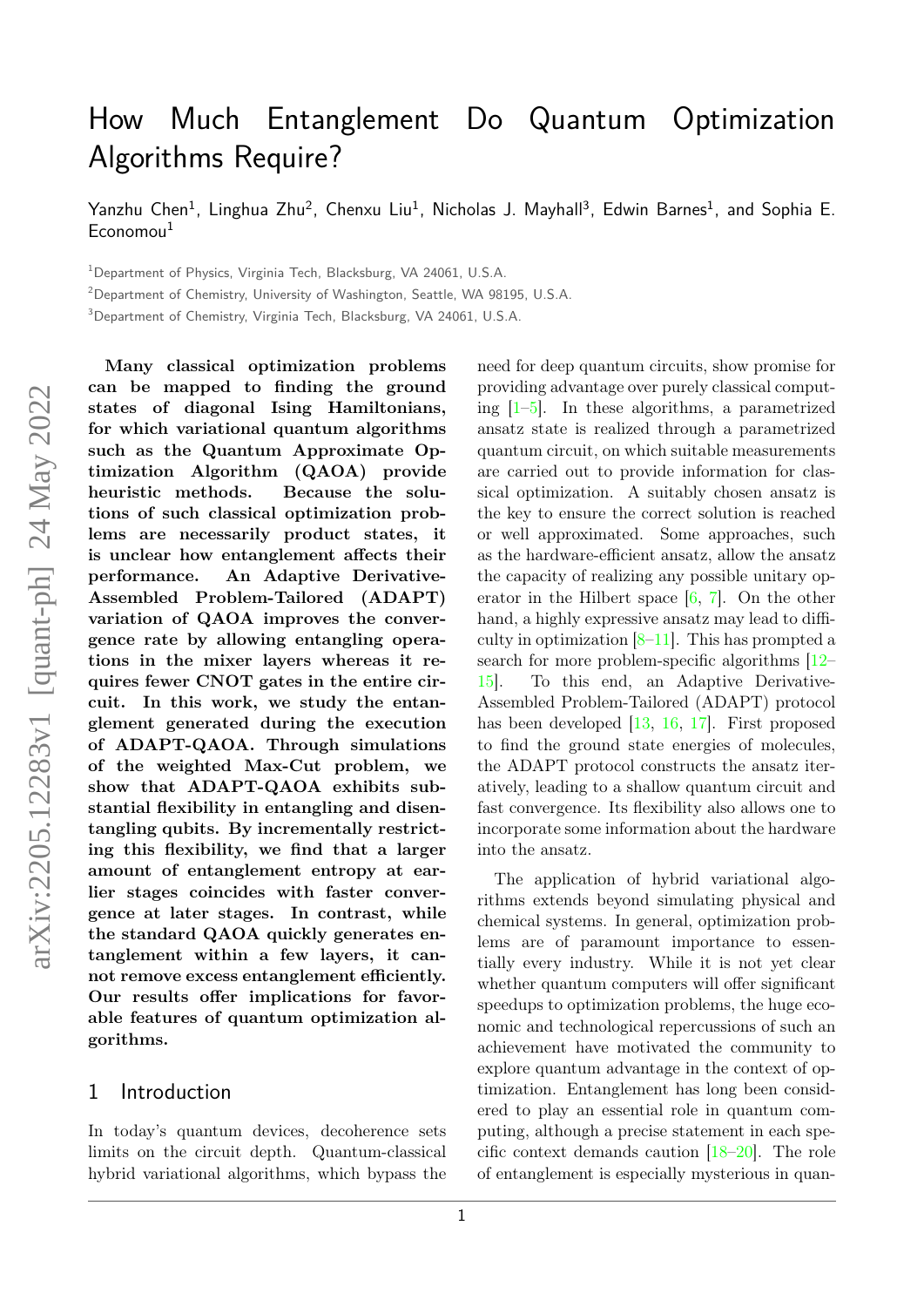tum optimization algorithms, where both the initial state and the target state are unentangled. Nevertheless, it is often believed that creating some entanglement can provide an advantage to such algorithms. Many classical optimization problems, such as graph coloring and traveling time optimization, can be mapped to finding the ground state of an Ising Hamiltonian, where hybrid variational algorithms can be naturally applied [\[21–](#page-10-12)[28\]](#page-10-13).

A well-known heuristic algorithm for these problems is the Quantum Approximate Optimization Algorithm (QAOA) [\[2\]](#page-9-1). It seeks the solution by optimizing the expectation value of the problem Hamiltonian with respect to an ansatz that alternates between a unitary evolution of the problem Hamiltonian and another unitary that amounts to a simultaneous *X* rotation of all the qubits. The generator of the latter is called a mixer operator. Although the ansatz shares similarities with a trotterized version of an adiabatic evolution, its performance is limited by problem features, locality, and symmetry [\[29–](#page-10-14)[33\]](#page-10-15). Moreover, analyses of computational resources and experimental requirements for QAOA point out difficulties in its near-term application [\[34–](#page-10-16)[36\]](#page-10-17).

To improve the performance of QAOA, one can modify it with the ADAPT approach [\[37,](#page-11-0) [38\]](#page-11-1). This algorithm, dubbed ADAPT-QAOA, builds up the ansatz layer by layer. While preserving the alternating structure of QAOA, it replaces the mixer at each step with an operator selected based on the energy gradient. It was observed that convergence was drastically improved in the Max-Cut problem when two-qubit operators were included in the mixer operator pool [\[37\]](#page-11-0). Such two-qubit operators provide additional entangling operations in the ansatz. The possibility of having them in the mixer layers lends ADAPT-QAOA more freedom in entanglement production while the standard QAOA can only entangle the qubits through the unitary generated by the Hamiltonian. Despite the fact that ADAPT-QAOA is free to insert more entangling operations in the ansatz, somewhat counterintuitively the final ansatz it produces requires fewer CNOT gates overall compared to the standard QAOA for a given convergence threshold [\[37\]](#page-11-0). This indicates that the role of entanglement in quantum optimization algorithms is subtle and raises the question of how much entanglement is really needed to improve convergence.

Depending on the formalism chosen for the computation, entanglement can be seen as the key feature that sets quantum computing apart from classically simulable processes [\[39,](#page-11-2) [18\]](#page-10-10). On the other hand, excessive entanglement in certain settings can make classical optimization harder [\[40,](#page-11-3) [41\]](#page-11-4). Examining entanglement in the context of optimization problems can shed light on the efficiency and favorable features of hybrid variational algorithms. After simulating noninteracting fermions with the hardware efficient ansatz, Ref. [\[20\]](#page-10-11) concluded that entanglement of an undesirable type can be a hindrance rather than a resource. In the Hamiltonian variational ansatz, entanglement entropy is observed to be between the level required in the ground state and the level in a random state [\[42\]](#page-11-5). In classical optimization problems, however, the target states do not intrinsically require a finite amount of entanglement. This makes such problems great testing grounds for studying whether existence of entanglement helps accelerate the optimization process. Ref. [\[43\]](#page-11-6) suggests that for quadratic unconstrained binary optimization problems a product state ansatz may outperform entangled ones under certain conditions.

In this work, we investigate the role entanglement plays in the performance of ADAPT-QAOA for the weighted Max-Cut problem, which falls in the family of quadratic unconstrained binary optimization problems. We slightly modify the original problem so that the ground state is a product state without any entanglement as opposed to the superposition of the states that differ by flipping all spins. This allows us to remove the entanglement coming from the two-fold degeneracy of the eigenstates. The amount of entanglement entropy at each layer of the algorithm is calculated and compared to that produced by the standard QAOA. From this we find that a larger amount of entanglement entropy does not guarantee a higher convergence rate. Our simulations reveal that ADAPT-QAOA has substantial flexibility in entangling and disentangling qubits. By comparing its performance across different levels of flexibility, we find that a larger amount of entanglement entropy at earlier stages of ADAPT-QAOA can lead to faster convergence at later stages. The rest of the paper is organized as follows. In Sec. [2](#page-2-0) we describe the details of our sim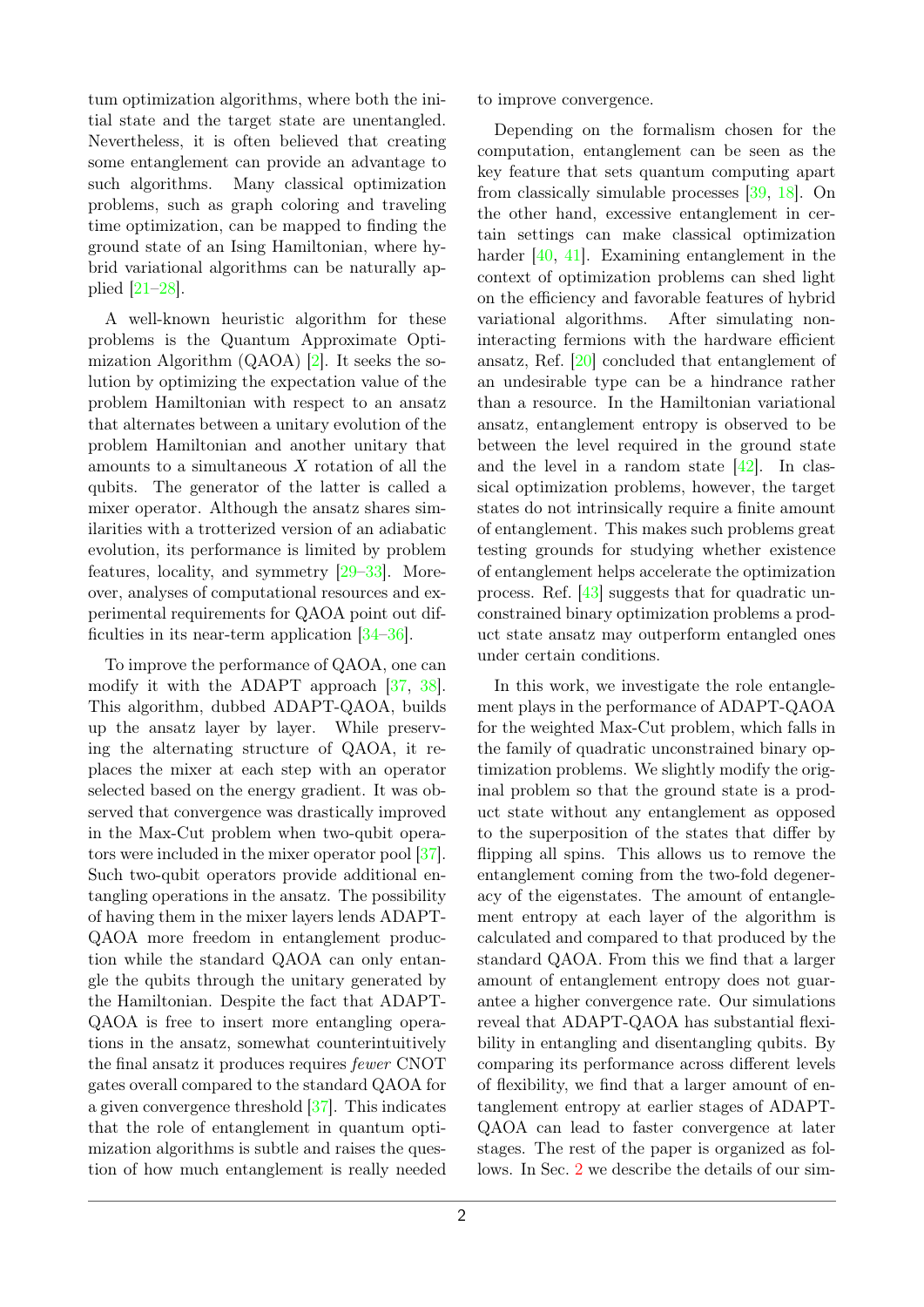ulations, with the results summarized in Sec. [3.](#page-3-0) We conclude and discuss the implications of our work in Sec. [4.](#page-7-0)

## <span id="page-2-0"></span>2 Numerical simulation

To study the entanglement generated in the process of variational algorithms, we consider the problem of finding the ground state of the Hamiltonian

$$
H = \frac{1}{2} \sum_{i < j} w_{ij} (Z_i Z_j - I), \tag{1}
$$

where  $\{w_{ij}\}\$ are the edge weights of a graph,  $Z_i$ is the Pauli *Z* operator acting on the qubit labelled by *i*, and *i*, *j* run from 0 to  $n-1$ . This is equivalent to the weighted Max-Cut problem. All the computational states are eigenstates of *H*. Since any two states related by the symmetry  $F = \otimes_i X_i$  share the same energy, there are at least two degenerate ground states. In the standard QAOA, with the reference state, the Hamiltonian, and the mixer operator all respecting the symmetry  $F$ , the solution will always be a symmetric superposition of computational basis states. In ADAPT-QAOA, the selection criterion that determines the mixer operator at each layer ensures that only symmetric operators get selected [\[37\]](#page-11-0). Consequently, the solution is also a symmetric superposition. In this work, we focus on the role of entanglement in the performance of the algorithm. To eliminate the effect caused by the entanglement required in the target state, we break the symmetry by adding to *H* a small perturbation  $fZ_0$ , where f is a small positive constant. In this way the ground space degeneracy is lifted, and the target ground state is a unique product state unless an accidental degeneracy is present. Since the identity term in *H* only contributes a constant shift to the objective function and a global phase to the ansatz, we drop it and use the cost Hamiltonian

$$
\tilde{H} = fZ_0 + \frac{1}{2} \sum_{i < j} w_{ij} Z_i Z_j \tag{2}
$$

both as the objective function and in the ansatz.

We simulate the performance of both the standard QAOA and ADAPT-QAOA for 6-vertex degree-5 and 8-vertex degree-7 weighted regular graphs. In each case, 20 instances are generated in which the edge weights are randomly drawn from the discrete set {0*.*1*,* 0*.*2*, . . . ,* 0*.*8}. We set

 $f = 0.05$  so that the symmetry breaking term is always smaller than the energy gaps. To accommodate the symmetry-breaking setting, we choose a symmetry-breaking reference state in ADAPT-QAOA. Specifically, the state of qubit 0 is initialized to  $|1\rangle$  while the other qubits are initially in the state  $|+\rangle$ . The pool  $P$  from which the mixer operators are selected for ADAPT-QAOA contains more options than the original mixer operator *M* for the standard QAOA. For a *n*-qubit system, the pool is

$$
\mathcal{P} = \{M = \sum_{i=0}^{n-1} X_i, N = \sum_{i=0}^{n-1} Y_i\}
$$
  

$$
\cup \{X_j, Y_j\}_{j=0,\dots,n-1}
$$
  

$$
\cup \{X_j X_k, Y_j Y_k, X_j Y_k, X_j Z_k, Y_j Z_k\}_{j,k=0,\dots,n-1, j\neq k}.
$$
  
(3)

This is a complete pool, according to Ref. [\[16\]](#page-10-8), in that the ADAPT-QAOA ansatz built from this pool can approximate any unitary to arbitrary precision given sufficiently many layers. In Ref. [\[37\]](#page-11-0), a significant improvement in performance is observed for ADAPT-QAOA with this pool compared to standard QAOA. Note that we now restore the operators that anticommute with the operator  $F$  since the symmetry is explicitly broken in our case. At the *l*-th layer, the operator  $e^{-i\beta_l A_l}e^{-i\gamma_l \tilde{H}}$  is added to the optimal state at the  $(l-1)$ -th layer, where the mixer operator *A*<sup>*l*</sup> is chosen from  $P$  after initializing  $\gamma$ <sup>*l*</sup> to some small non-zero value  $\gamma_0$  and  $\beta_l$  to 0 [\[37\]](#page-11-0). The selection of the mixer operators takes a greedy approach and follows the ADAPT criterion: Among the operators in the pool, choose the one that maximizes the magnitude of the derivative of the energy (or more generally, the objective function) with respect to the new variational parameter  $\beta_l$  [\[13,](#page-10-7) [16,](#page-10-8) [37\]](#page-11-0). With the *l*-th mixer fixed, all the 2*l* variational parameters in the current ansatz are then (re-)optimized, where the previous  $2(l-1)$  parameters are initialized to the optimal values obtained in the previous layer. We set the total number of layers to  $p = 10$  for the 6-vertex graphs and to  $p = 14$  for the 8-vertex graphs.

In the standard QAOA, the symmetrybreaking reference state would destroy the similarity to the adiabatic evolution. We include the standard QAOA with both the original reference state and this symmetry-breaking reference state to compare with ADAPT-QAOA.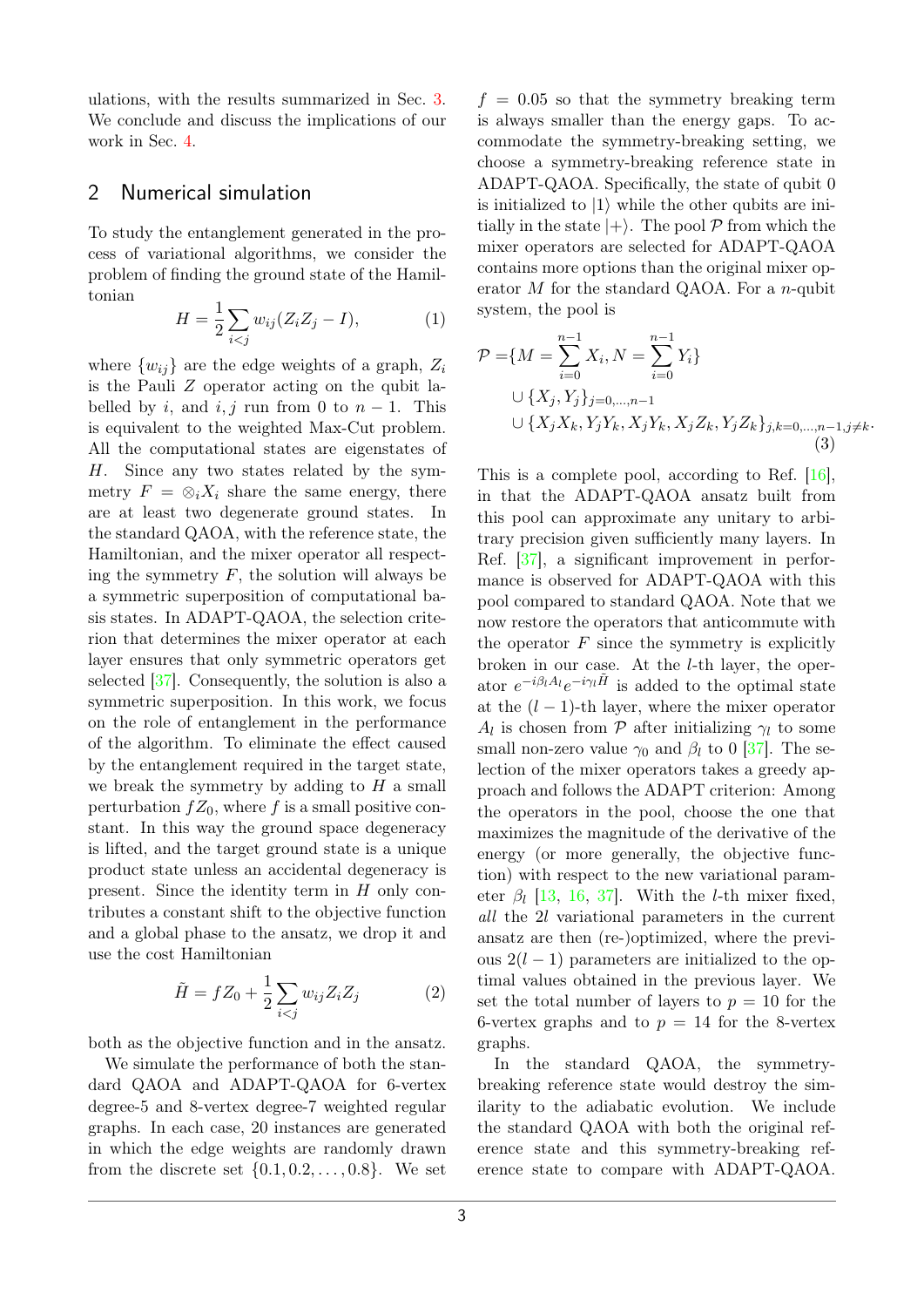There have been various strategies for initializing the variational parameters in the standard QAOA [\[25,](#page-10-18) [29,](#page-10-14) [44–](#page-11-7)[46\]](#page-11-8), and an initialization strategy based on optimal parameters for fewer layers has been shown to outperform random initialization  $[46]$ . Here, we take an initialization strategy similar to that for ADAPT-QAOA: At the *l*-th layer, the  $2(l-1)$  parameters that appear in the (*l*−1)-layer ansatz are initialized to the previously optimized values, while the two new parameters in front of *H* and *M* are initialized to  $\gamma_0$  and 0, respectively.

In summary, the ansatze in ADAPT-QAOA, the standard QAOA, and QAOA with the symmetry breaking reference state are, respectively,

$$
|\psi_{A-Q}\rangle = \left(\prod_{l=1}^p e^{-i\beta_l A_l} e^{-i\gamma_l \tilde{H}}\right) |1\rangle_0 \otimes \bigotimes_{i=1}^{n-1} |\!+\rangle_i,
$$
\n(4)

$$
|\psi_{\rm QAOA}\rangle = \left(\prod_{l=1}^{p} e^{-i\beta_l M} e^{-i\gamma_l \tilde{H}}\right) \bigotimes_{i=0}^{n-1} |\phi_i\rangle, \tag{5}
$$

$$
|\psi_{\text{QAOAsb}}\rangle = \left(\prod_{l=1}^{p} e^{-i\beta_l M} e^{-i\gamma_l \tilde{H}}\right) |1\rangle_0 \otimes \bigotimes_{i=1}^{n-1} |\phi_i\rangle_0.
$$
\n(6)

For the optimal state produced at each layer, we calculate the entanglement entropy for two types of bipartitions. One is the entanglement entropy across a middle cut separating half of the qubits from the rest. This measure overlooks the entanglement within either set of qubits, but any possible bias introduced by this particular bipartition will be mitigated after averaging over graphs with randomly generated edge weights. The other is the entanglement entropy between each qubit and the remaining qubits, averaged over all qubits. This measure is 0 if and only if the system is in a product state. By taking the entanglement entropy as the measure, we do not distinguish different entanglement classes [\[47–](#page-11-9)[51\]](#page-11-10).

In addition to entanglement entropy, we also calculate the entanglement spectrum, which reveals more information about a state [\[52\]](#page-11-11). We know that  $P$  is a complete pool for ADAPT-QAOA, and the controllability of the standard QAOA can be quantified by the dimension of the dynamical Lie algebra generated by *H*˜ and *M* [\[53,](#page-11-12) [46\]](#page-11-8). With a number of layers that does not grow with the system size, neither ansatz has the capacity to reach all possible states in the Hilbert space. This is a desired feature, since one would face the challenge of barren plateaus in optimizing a sufficiently generic ansatz  $[8, 9, 53]$  $[8, 9, 53]$  $[8, 9, 53]$  $[8, 9, 53]$  $[8, 9, 53]$ . To numerically test how close the distribution of ansatz circuits is to that of random unitaries, we turn to the entanglement spectrum, which has been employed to study the properties of the Hamiltonian variational ansatz  $[42]$ . For a state  $|\psi\rangle$  describing a system partitioned into subsystems A and B, it is defined as the spectrum of the operator  $-\log(\rho_A)$ , where

$$
\rho_A = \text{Tr}_B(|\psi\rangle\langle\psi|). \tag{7}
$$

At each layer, it is calculated for the ansatz state with the variational parameters taking random values. We average over such random parameters and compare it to the entanglement spectrum produced by averaging over random unitary operations that act on the reference state  $\bigotimes^{n-1}$  $\bigotimes_{i=0}$  |+ $\rangle_i$ .

## <span id="page-3-0"></span>3 Results

#### 3.1 Comparing ADAPT-QAOA with the standard QAOA

As shown in Fig. [1,](#page-4-0) with very few layers ADAPT-QAOA finds an entangled optimal state. As the number of layers increases, the entanglement entropy in the solution drops down close to zero as required for the ground state. In contrast, the entanglement entropy of the optimal state found by the standard QAOA increases fast in the first few layers. As the number of layers increases, it remains high, even up to 10 layers. Since ADAPT-QAOA converges more quickly despite generating less entanglement than the standard QAOA, we see that creating more entanglement does not necessarily accelerate the optimization process.

For comparison, in Fig. [2](#page-5-0) we include the symmetry-preserving case, in which the  $fZ_0$  term is removed from the cost Hamiltonian both in the ansatze and in the objective function. The symmetric ground state has entanglement entropy log 2 for both the middle cut and the average 1-qubit cut, which is the maximum amount for the latter. Starting with the same reference state n<sup>-1</sup>  $\bigotimes^{n-1}|+\rangle_i$ , ADAPT-QAOA produces a larger en $i=0$ ergy error than the standard QAOA in the first few layers, accompanied by less entanglement entropy for both types of bipartitions. At intermediate stages, the entanglement entropy across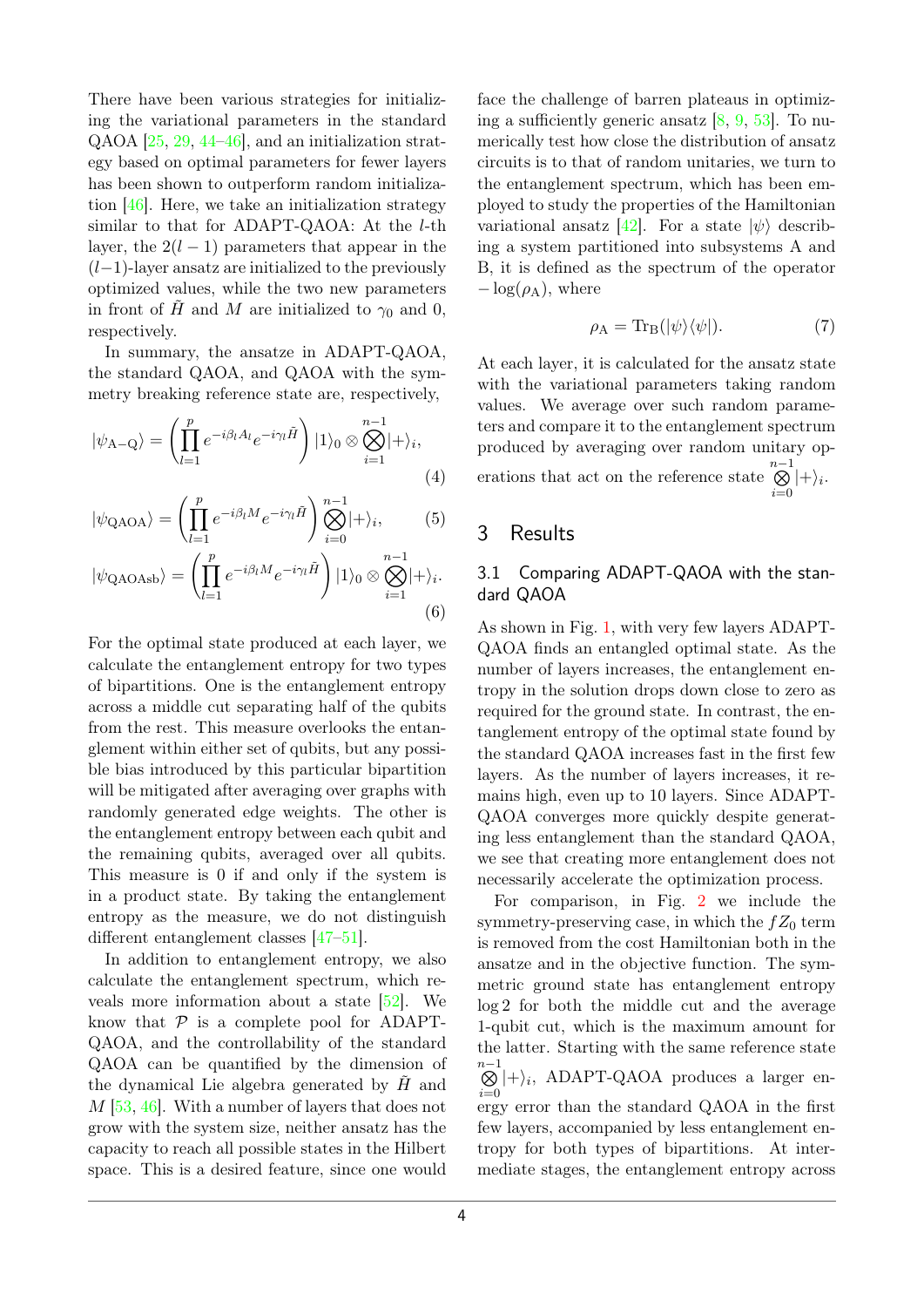<span id="page-4-0"></span>

Figure 1: Energy error normalized to the MaxCut value (a, d), entanglement entropy across a middle cut (b, e), and the average entanglement entropy across 1-qubit cuts  $(c, f)$  for the optimized state with each given number of QAOA layers, in the symmetry-breaking case. The panels on the left (a, b, c) and right (d, e, f) are for the 6-qubit and 8-qubit regular graphs, respectively. The performance of ADAPT-QAOA (magenta diamond) is compared to that generated by the standard QAOA with a symmetry-breaking reference state (green dot) or with a symmetric reference state (blue cross). The error bars show the error in the mean.

the middle cut generated by ADAPT-QAOA gets close to or exceeds that generated by the standard QAOA. As the number of layers further increases, it drops fast towards the target level while that generated by the standard QAOA changes little in subsequent layers. For the entanglement entropy across the average 1-qubit cut, the amount generated by ADAPT-QAOA keeps rising at a roughly constant rate until it reaches the target level. In contrast, the amount generated by the standard QAOA rises fast in the first few layers but drastically slows down at later stages.

In Fig. [2,](#page-5-0) we also show the remaining entanglement entropy of the state after projecting one arbitrary qubit onto the state  $|0\rangle$ . At any layer, the ansatz state is a symmetric superposition of states, but the projection selects one component out of any pair of states related by the spin flip *F*. In this way, the symmetric ground state will be projected to a product state whose entanglement entropy is 0. Similar to the symmetry-breaking case, we observe at early stages a rapid increase and at late stages a slow decrease of entanglement entropy for the standard QAOA compared to ADAPT-QAOA.

The symmetry-breaking and the symmetrypreserving cases together demonstrate that the additional flexibility in ADAPT-QAOA allows it to control the rise and fall of entanglement to its advantage. With few layers, both algorithms are capable of finding solutions with more entanglement than required. With more layers, however, ADAPT-QAOA can remove the excess entanglement far more efficiently than the standard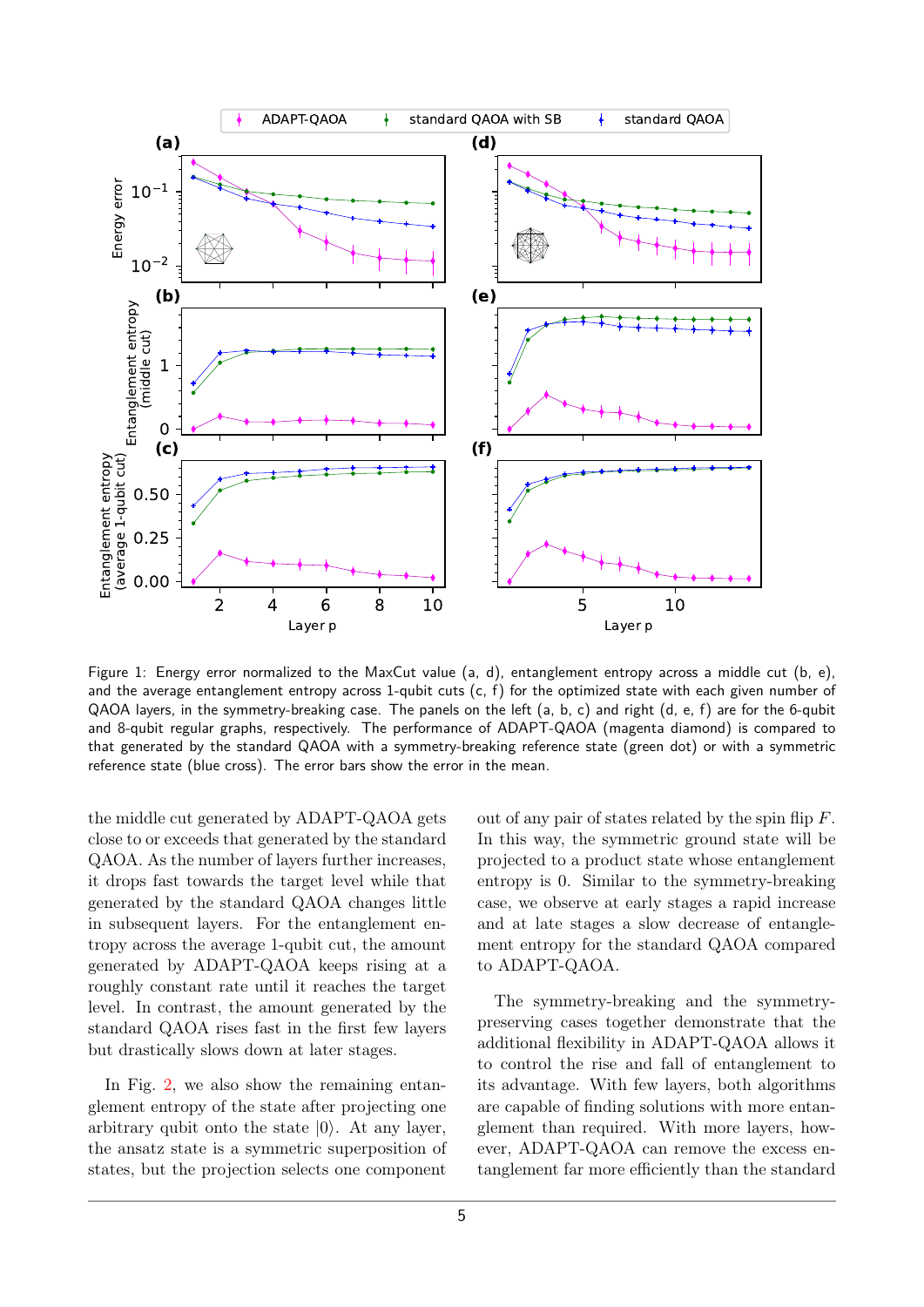<span id="page-5-0"></span>

Figure 2: Energy error normalized to the MaxCut value (a, d), entanglement entropy across a middle cut (b, e), and the average entanglement entropy across 1-qubit cuts (c, f) for the optimized state with each given number of QAOA layers, in the symmetry-preserving case. The panels on the left (a, b, c) and right (e, f, g) are for the 6-qubit and 8-qubit regular graphs, respectively. The performance of ADAPT-QAOA (magenta diamond) is compared to that generated by the standard QAOA (blue cross). The grey dashed horizontal lines in (b, c, e, f) are the entanglement entropies of the symmetric ground state. The entanglement entropy after projection is plotted for ADAPT-QAOA (big cyan diamond) and the standard QAOA (big orange dot) and the entanglement entropy across a middle cut is normalized in this case. The error bars show the error in the mean.

QAOA. We attribute this to the two-qubit mixer operators in the ADAPT-QAOA ansatz. Their presence helps with both the production and the removal of entanglement in the state whereas the Hamiltonian is the only operation in the standard QAOA ansatz that can do so.

Due to this flexibility, ADAPT-QAOA can reach the same energy accuracy with fewer layers than the standard QAOA, bringing down the total number of entangling gates in the circuit. Fig. [3](#page-6-0) shows the number of CNOT gates and the number of variational parameters required in the ansatz circuit when the energy error gets below the threshold 0*.*04. Although the mixer operators in the ADAPT-QAOA ansatz introduce additional CNOT gates, the dominant source of CNOT gates is the cost Hamiltonian, and overall ADAPT-QAOA is more economical in entangling operations. For some of the 20 graph instances, the energy error has not reached the threshold at the last layer, in which case we set the number of CNOT gates and the number of parameters as the maximum values in the 10-layer (14-layer) ansatz for the 6-qubit (8-qubit) graphs. This underestimates these counts. We remark that the undercounting has the most impact on the standard QAOA with the symmetry-breaking reference state, where both of the counts are much higher than in the other two cases. ADAPT-QAOA and the standard QAOA are affected sim-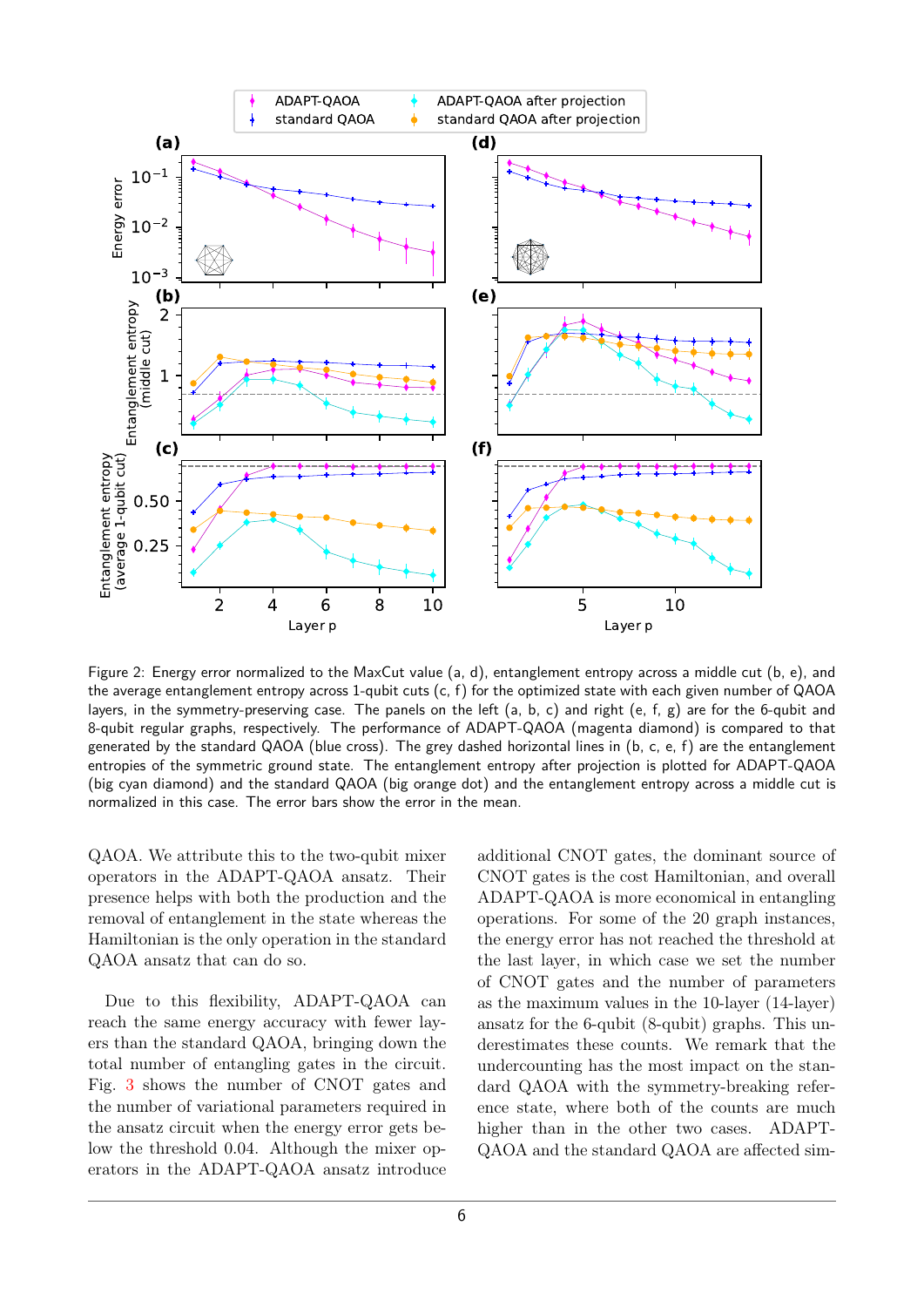<span id="page-6-0"></span>

Figure 3: Number of CNOT gates (left, blue) and number of variational parameters (right, orange) required by ADAPT-QAOA, the standard QAOA with a symmetrybreaking reference state, and the standard QAOA with a symmetric reference state, when the energy error normalized to the MaxCut value reaches the threshold 0*.*04 in the symmetry-breaking case. The error bars show the error in the mean. Panels (a) and (b) are for the 6-qubit and 8-qubit regular graphs, respectively. The numbers are undercounted due to the cutoff at 10 (14) layers for the 6-qubit (8-qubit) graphs.

ilarly, with close numbers of instances suffering undercounting.

#### 3.2 Comparing different levels of flexibility in ADAPT-QAOA

The observation that ADAPT-QAOA is able to generate an appropriate amount of entanglement can be reinforced by examining its performance as we constrain its flexibility to varying degrees. If a quantum device has limited connectivity, it is costly to realize an entangling gate between the qubits that are not directly connected. This is common in quantum processors such as superconducting devices. One can adjust the mixer operator pool accordingly, for example, by limiting the two-qubit operators to those supported on directly connected pairs. With fewer options for entangling operations, we expect ADAPT-QAOA to show slower convergence when averaging over graphs with different edge weights. This is confirmed by simulation, where we take two configurations with the 6 qubits arranged on a  $2 \times 3$ grid and a line, respectively. The only two-qubit operators in the pool are those on the nearestneighbor qubits.

One feature accompanying slower convergence

is less efficient entanglement generation, as shown in Fig. [4.](#page-7-1) In the first few layers the ADAPT-QAOA ansatz cannot reach the target state yet even with a fully-connected pool. At this stage, the energy expectation values of the optimal states are close to each other regardless of the operator pool. Despite similar energies, ADAPT-QAOA with full connectivity produces more entanglement entropy than with reduced connectivity. With more layers, it is able to disentangle more quickly and get close to the target state whereas reduced connectivity leads to a solution with more entanglement entropy than needed. In this case, better overall performance coincides with more entanglement entropy at earlier stages of the algorithm, an indication that more entanglement than required in the target state can be helpful.

#### 3.3 Entanglement spectrum

With the ability to take any operators from the pool P, ADAPT-QAOA can in principle generate all possible unitaries if there are no restrictions on the number of layers. For each problem, the operator selection process ensures that the ansatz is specific. As the number of layers increases, the ansatz becomes more expressive. We compare the ansatze produced at each layer by ADAPT-QAOA, the standard QAOA with the symmetry-breaking reference state, and the standard QAOA. In each case, we replace the optimized variational parameters in the ansatz with values randomly drawn from  $[0, 20\pi)$ , and average over 1000 such states for the ansatz associated with one graph instance. This offers an indirect probe into how general the possible states for a chosen ansatz can be.

In Fig. [5,](#page-8-0) we present the entanglement spectrum across a middle cut given each number of layers, averaged over the 20 graph instances. Qualitatively, the entanglement spectrum becomes more similar to that produced by random unitaries as the number of layers increases for both ADAPT-QAOA and the standard QAOA. Interestingly, in terms of the average entanglement spectrum produced, the standard QAOA ansatz approaches the random unitary quickly. With the symmetry-breaking reference state, it takes more layers than with the symmetric reference state. With both reference states, however, the standard QAOA ansatz approaches the ran-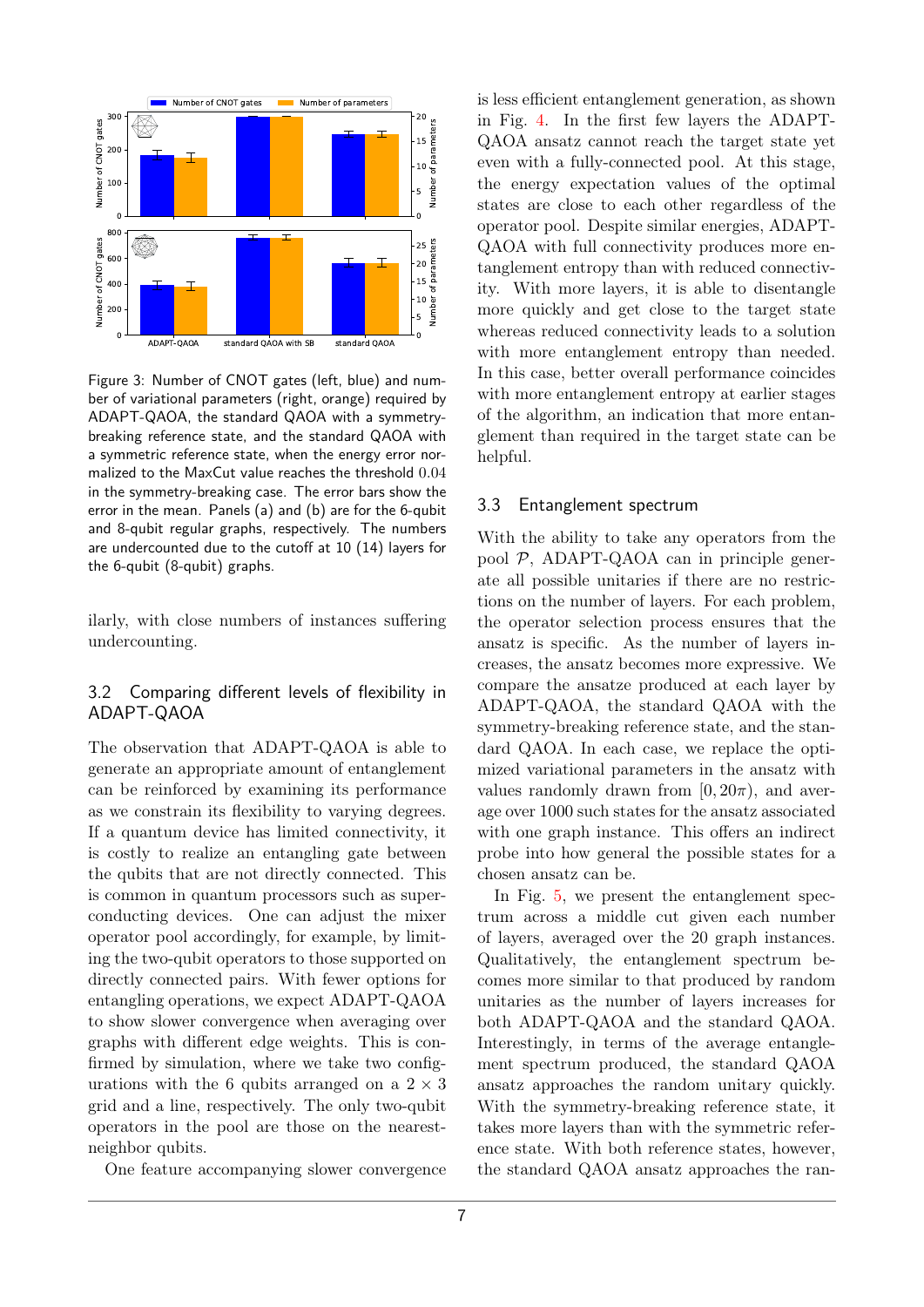<span id="page-7-1"></span>

Figure 4: Energy error normalized to the MaxCut value (a, d), entanglement entropy across a middle cut (b, e), and the average entanglement entropy across 1-qubit cuts  $(c, f)$  for the optimized state with each given number of QAOA layers. The entanglement entropy generated by ADAPT-QAOA with full connectivity (magenta diamond) is compared to that generated by ADAPT-QAOA whose potential mixer operators are restricted to the nearest neighbors on a  $2 \times 3$  (in the 6-qubit case) or  $2 \times 4$  (in the 8-qubit case) configuration (green dot) or a linear configuration (blue cross). The error bars show the error in the mean.

dom unitary faster than ADAPT-QAOA. This suggests that the ADAPT-QAOA ansatz is less generic, leading to easier optimization of the variational parameters.

As is seen above, the average entanglement spectrum in possible ansatz states is sensitive to the reference state. We repeat this simulation for the symmetry-preserving case without the  $fZ_0$  term, in which case the reference state is  $\stackrel{n-1}{\otimes}$  $\bigotimes_{i=0} |+\rangle_i$  for both ADAPT-QAOA and the standard QAOA. The result is plotted in Fig. [6.](#page-9-2) We find that in this case ADAPT-QAOA also needs more layers to approach the random unitary than the standard QAOA.

#### <span id="page-7-0"></span>4 Conclusion and discussion

In this work we investigate the role of entanglement in solving MaxCut problems with quantum optimization algorithms, where a finite amount of entanglement is not required in the target state. In the context of QAOA and its adaptive variation ADAPT-QAOA, we find that the algorithm performance can benefit from entanglement generation in the process. On the other hand, the relation between the convergence speed and the amount of entanglement in the intermediate state is not a simple positive correlation and it can be counterproductive to create too much entanglement.

In particular, by comparing the entanglement generated by ADAPT-QAOA at various stages of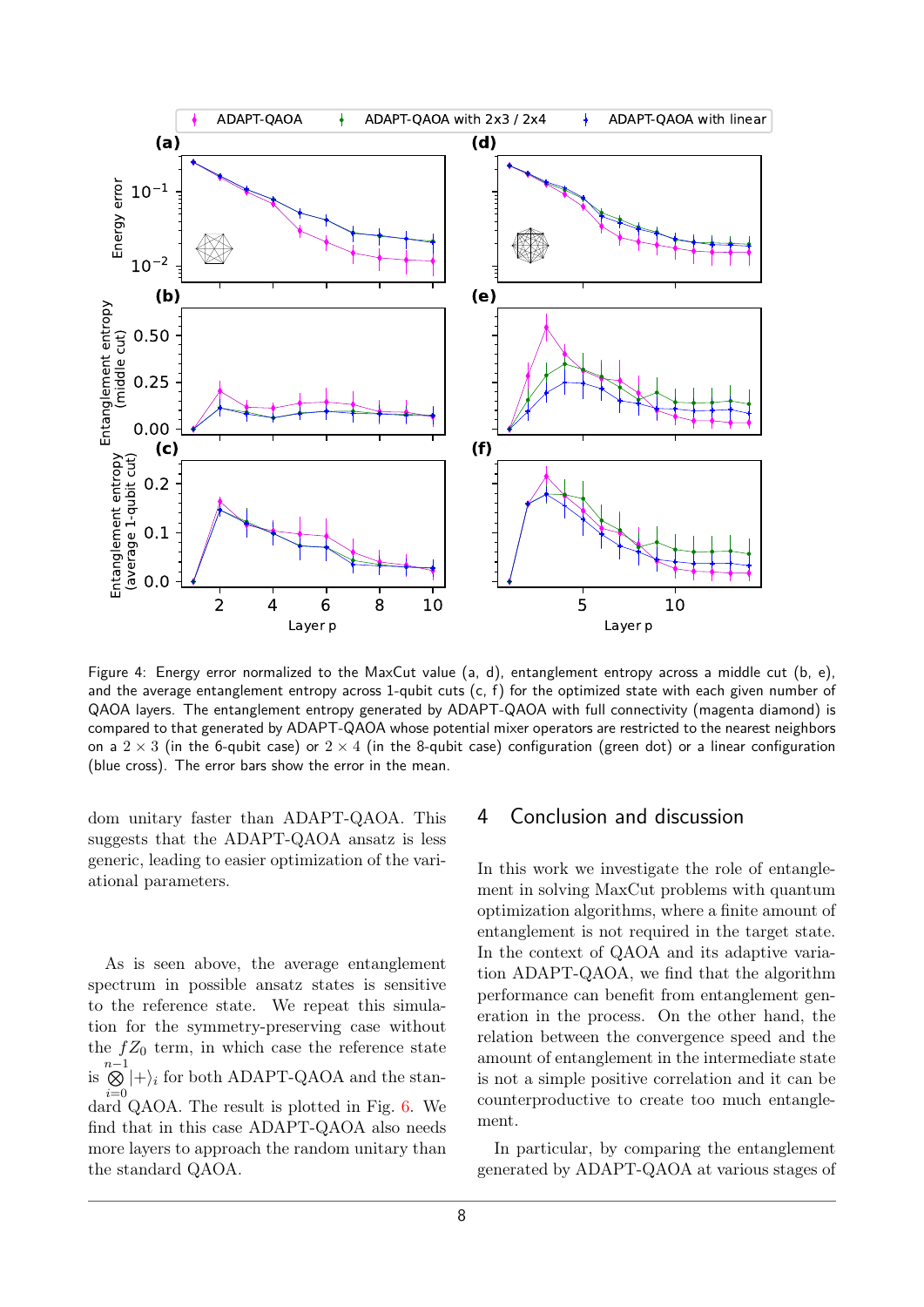<span id="page-8-0"></span>

Figure 5: Entanglement spectrum, entanglement entropy across a middle cut, and the average entanglement entropy across 1-qubit cuts for the ADAPT-QAOA ansatz (a, b), the standard QAOA ansatz with a symmetry-breaking reference state (c, d), and the standard QAOA ansatz (e, f), respectively, with the variational parameters randomly sampled between 0 and 20*π*. We average over the ansatze produced for the previously sampled edge weight sets. The error bars show the error in the mean. The values cut off at the bottom of the graph approach negative infinity.

the algorithm to that generated by the standard QAOA, we observe that although the standard QAOA can quickly generate more entanglement entropy with only a few layers in the ansatz, it is inefficient in removing excess entanglement as the number of layers increases. Consequently, at later stages it does not perform as well as ADAPT-QAOA, in which both the Hamiltonian and the selected two-qubit mixer operators contribute to entanglement generation and removal. The larger amount of entanglement entropy at earlier stages does not imply faster convergence in the entire process. We then restrict the flexibility of ADAPT-QAOA to see if more excess entanglement implies slower convergence in our classical optimization setting. We find that the version with the largest degree of flexibility produces more entanglement entropy at earlier stages and

converges faster at later stages. Finally, the average entanglement spectrum of the possible states for each ansatz suggests that with a given number of layers, ADAPT-QAOA is less expressive than the standard QAOA, which can reduce the difficulty in the classical optimization component of the variational algorithm.

These observations provide qualitative guidance in designing quantum optimization algorithms. Specifically, variational algorithms equipped with flexibility in entangling operations can outperform the algorithms with limited entangling operations. From this perspective, ADAPT-QAOA and the ADAPT approach in general demonstrate great potential in generating a suitable amount of entanglement for the optimization task. To offer better flexibility, the mixer operator pool should include multi-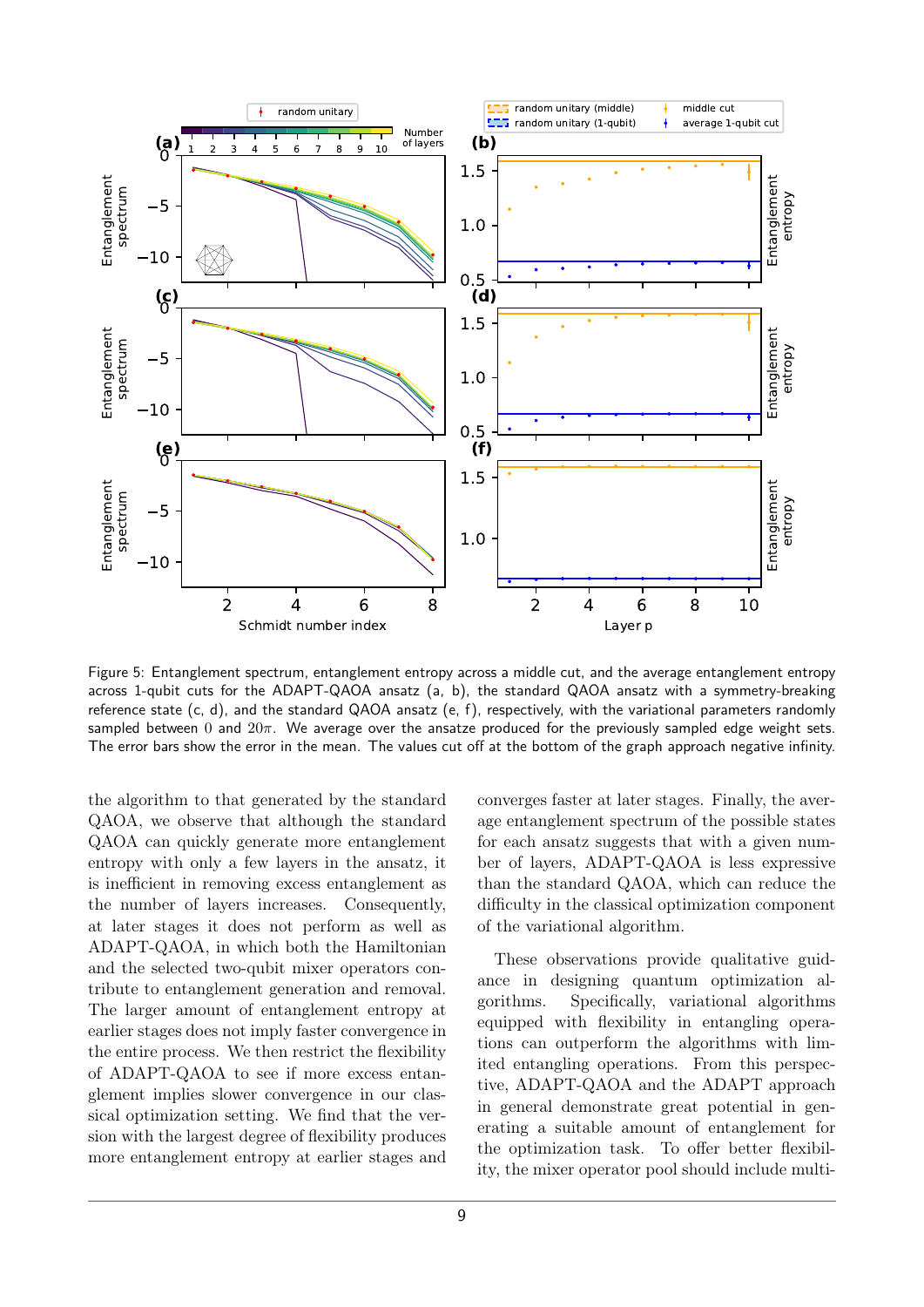<span id="page-9-2"></span>

Figure 6: Entanglement spectrum, entanglement entropy across a middle cut, and the average entanglement entropy across 1-qubit cuts for the ADAPT-QAOA ansatz (a, b) and the standard QAOA ansatz (c, d), respectively, with the variational parameters randomly sampled between 0 and 20*π* in the symmetry-preserving case. We average over the ansatze produced for the previously sampled edge weight sets. The error bars show the error in the mean.

qubit operators beyond those supported on nearest neighbors. It will thus be easier to demonstrate ADAPT-QAOA on platforms with less limitation on entangling operations between arbitrary pairs of qubits, such as trapped ion systems [\[54–](#page-11-13)[56\]](#page-11-14) and Rydberg atoms [\[57–](#page-11-15)[59\]](#page-11-16).

In our work, entanglement is quantified by the entanglement entropy associated with a bipartition, which does not reveal the many-body structure of the entanglement. Multipartite entanglement, where the number of parties grows with the system size, is necessary if the quantum algorithm is exponentially hard to simulate classically [\[18\]](#page-10-10). It thus remains to be investigated whether the heuristic quantum optimization algorithms studied here offer any advantage, exponential or polynomial, over classical algorithms.

## Acknowledgements

S. E. E. acknowledges support from the US Department of Energy (Award No. DE-SC0019318). E.B. and N.J.M. acknowledge support from the US Department of Energy (Award No. DE-SC0019199).

#### References

- <span id="page-9-0"></span>[1] A. Peruzzo, J. McClean, P. Shadbolt, M.-H. Yung, X.-Q. Zhou, P. J. Love, A. Aspuru-Guzik, and J. L. O'Brien, [Nat. Phys.](https://doi.org/ 10.1038/ncomms5213) 5, 4213 [\(2014\).](https://doi.org/ 10.1038/ncomms5213)
- <span id="page-9-1"></span>[2] E. Farhi, J. Goldstone, and S. Gutmann, [arXiv:1411.4028 \(2014\),](https://doi.org/10.48550/arxiv.1411.4028) [10.48550/arxiv.1411.4028.](https://doi.org/10.48550/arxiv.1411.4028)
- [3] E. Farhi and A. W. Har-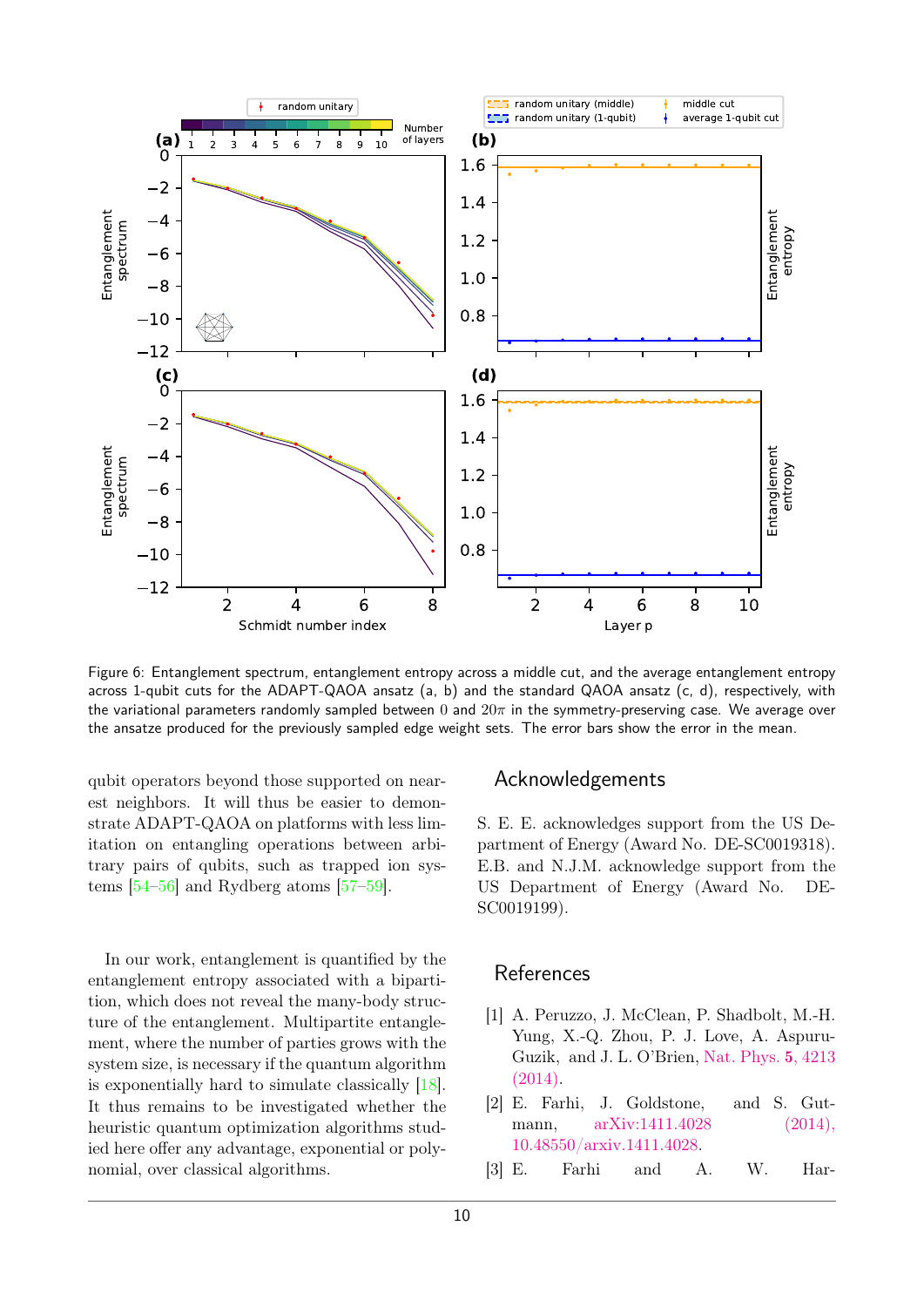row, [arXiv:1602.07674 \(2016\),](https://doi.org/10.48550/ARXIV.1602.07674) [10.48550/ARXIV.1602.07674.](https://doi.org/10.48550/ARXIV.1602.07674)

- [4] J. R. McClean, J. Romero, R. Babbush, and A. Aspuru-Guzik, [New J. Phys.](https://doi.org/10.1088/1367-2630/18/2/023023) 18, 023023 [\(2016\).](https://doi.org/10.1088/1367-2630/18/2/023023)
- <span id="page-10-0"></span>[5] M. Cerezo, A. Arrasmith, and e. a. Ryan Babbush, [Nat. Rev. Phys.](https://doi.org/10.1038/s42254-021-00348-9) 3, 625–644 [\(2021\).](https://doi.org/10.1038/s42254-021-00348-9)
- <span id="page-10-1"></span>[6] A. Kandala, A. Mezzacapo, K. Temme, M. Takita, M. Brink, J. M. Chow, and J. M. Gambetta, Nature 549[, 242 \(2017\).](https://doi.org/10.1038/nature23879)
- <span id="page-10-2"></span>[7] S. Sim, P. Johnson, and A. Aspuru-Guzik, [Adv. Quantum Technol.](https://doi.org/10.1002/qute.201900070) 2, 1900070 (2019).
- <span id="page-10-3"></span>[8] J. R. McClean, S. Boixo, V. N. Smelyanskiy, R. Babbush, and H. Neven, [Nat. Commun.](https://doi.org/10.1038/s41467-018-07090-4) 9[, 4812 \(2018\).](https://doi.org/10.1038/s41467-018-07090-4)
- <span id="page-10-19"></span>[9] M. Cerezo, A. Sone, T. Volkoff, L. Cincio, and P. J. Coles, [Nat. Commun.](https://doi.org/ 10.1038/s41467-021-21728-w) 12, 1791 [\(2021\).](https://doi.org/ 10.1038/s41467-021-21728-w)
- [10] A. Arrasmith, Z. Holmes, M. Cerezo, and P. J. Coles, ["Equivalence of quantum barren](https://doi.org/ 10.48550/ARXIV.2104.05868) [plateaus to cost concentration and narrow](https://doi.org/ 10.48550/ARXIV.2104.05868) [gorges,"](https://doi.org/ 10.48550/ARXIV.2104.05868) (2021).
- <span id="page-10-4"></span>[11] Z. Holmes, K. Sharma, M. Cerezo, and P. J. Coles, PRX Quantum 3[, 010313 \(2022\).](https://doi.org/ 10.1103/PRXQuantum.3.010313)
- <span id="page-10-5"></span>[12] D. Wecker, M. B. Hastings, and M. Troyer, Phys. Rev. A 92[, 042303 \(2015\).](https://doi.org/10.1103/PhysRevA.92.042303)
- <span id="page-10-7"></span>[13] H. R. Grimsley, E. Barnes, S. E. Economou, and N. J. Mayhall, [Nat. Commun.](https://doi.org/10.1038/s41467-019-10988-2) 10, 3007 [\(2019\).](https://doi.org/10.1038/s41467-019-10988-2)
- [14] S. Hadfield, Z. Wang, B. O'Gorman, E. G. Rieffel, D. Venturelli, and R. Biswas, [Algo](https://doi.org/ 10.3390/a12020034)rithms 12 [\(2019\), 10.3390/a12020034.](https://doi.org/ 10.3390/a12020034)
- <span id="page-10-6"></span>[15] A. Choquette, A. Di Paolo, P. K. Barkoutsos, D. Sénéchal, I. Tavernelli, and A. Blais, [Phys. Rev. Research](https://doi.org/ 10.1103/PhysRevResearch.3.023092) 3, 023092 (2021).
- <span id="page-10-8"></span>[16] H. L. Tang, V. Shkolnikov, G. S. Barron, H. R. Grimsley, N. J. Mayhall, E. Barnes, and S. E. Economou, [PRX Quantum](https://doi.org/ 10.1103/PRXQuantum.2.020310) 2, [020310 \(2021\).](https://doi.org/ 10.1103/PRXQuantum.2.020310)
- <span id="page-10-9"></span>[17] V. O. Shkolnikov, N. J. Mayhall, S. E. Economou, and E. Barnes, [arXiv:2109.05340 \(2021\),](https://doi.org/10.48550/ARXIV.2109.05340) [10.48550/ARXIV.2109.05340.](https://doi.org/10.48550/ARXIV.2109.05340)
- <span id="page-10-10"></span>[18] R. Jozsa and N. Linden, [Proc. R. Soc. Lond.](https://doi.org/10.1098/rspa.2002.1097) A. 459[, 2011–2032 \(2003\).](https://doi.org/10.1098/rspa.2002.1097)
- [19] D. Gross, S. T. Flammia, and J. Eisert, [Phys. Rev. Lett.](https://doi.org/10.1103/PhysRevLett.102.190501) 102, 190501 (2009).
- <span id="page-10-11"></span>[20] A. J. C. Woitzik, P. K. Barkoutsos, F. Wudarski, A. Buchleitner, and I. Tavernelli, Phys. Rev. A 102[, 042402 \(2020\).](https://doi.org/ 10.1103/PhysRevA.102.042402)
- <span id="page-10-12"></span>[21] A. Lucas, [Frontiers in Physics](https://doi.org/10.3389/fphy.2014.00005) 2, 5 (2014).
- [22] G. Kochenberger, J.-K. Hao, F. Glover, M. Lewis, Z. Lü, H. Wang, and Y. Wang, [J.](https://doi.org/ 10.1007/s10878-014-9734-0) [Comb. Optim.](https://doi.org/ 10.1007/s10878-014-9734-0) 28, 58 (2014).
- [23] S. Hadfield, Z. Wang, E. G. Rieffel, B. O'Gorman, D. Venturelli, and R. Biswas, in [Proceedings of the Second International](https://doi.org/ 10.1145/3149526.3149530) [Workshop on Post Moores Era Supercomput](https://doi.org/ 10.1145/3149526.3149530)[ing](https://doi.org/ 10.1145/3149526.3149530), PMES'17 (Association for Computing Machinery, New York, NY, USA, 2017) p. 15–21.
- [24] Y.-H. Oh, H. Mohammadbagherpoor, P. Dreher, A. Singh, X. Yu, and A. J. Rindos, [arXiv:1911.00595 \(2019\),](https://doi.org/ 10.48550/ARXIV.1911.00595) [10.48550/ARXIV.1911.00595.](https://doi.org/ 10.48550/ARXIV.1911.00595)
- <span id="page-10-18"></span>[25] R. Shaydulin, I. Safro, and J. Larson, in [2019 IEEE High Performance Extreme](https://doi.org/10.1109/HPEC.2019.8916288) [Computing Conference \(HPEC\)](https://doi.org/10.1109/HPEC.2019.8916288) (2019) pp. 1–8.
- [26] Z. Tabi, K. H. El-Safty, Z. Kallus, P. Hága, T. Kozsik, A. Glos, and Z. Zimborás, in [2020](https://doi.org/ 10.1109/QCE49297.2020.00018) [IEEE International Conference on Quantum](https://doi.org/ 10.1109/QCE49297.2020.00018) [Computing and Engineering \(QCE\)](https://doi.org/ 10.1109/QCE49297.2020.00018) (2020) pp. 56–62.
- [27] S. Bravyi, A. Kliesch, R. Koenig, and E. Tang, Quantum 6[, 678 \(2022\).](https://doi.org/ 10.48550/ARXIV.2011.13420)
- <span id="page-10-13"></span>[28] J. R. Weggemans, A. Urech, A. Rausch, R. Spreeuw, R. Boucherie, F. Schreck, K. Schoutens, J. Minář, and F. Speelman, Quantum 6[, 687 \(2022\).](https://doi.org/10.48550/ARXIV.2106.11672)
- <span id="page-10-14"></span>[29] L. Zhou, S.-T. Wang, S. Choi, H. Pichler, and M. D. Lukin, [Phys. Rev. X](https://doi.org/ 10.1103/PhysRevX.10.021067) 10, 021067 [\(2020\).](https://doi.org/ 10.1103/PhysRevX.10.021067)
- [30] V. Akshay, H. Philathong, M. E. S. Morales, and J. D. Biamonte, [Phys. Rev. Lett.](https://doi.org/10.1103/PhysRevLett.124.090504) 124, [090504 \(2020\).](https://doi.org/10.1103/PhysRevLett.124.090504)
- [31] S. Bravyi, A. Kliesch, R. Koenig, and E. Tang, [Phys. Rev. Lett.](https://doi.org/ 10.1103/PhysRevLett.125.260505) 125, 260505 [\(2020\).](https://doi.org/ 10.1103/PhysRevLett.125.260505)
- [32] E. Farhi, D. Gamarnik, and S. Gutmann, [arXiv:2004.09002 \(2020\),](https://doi.org/10.48550/ARXIV.2004.09002) [10.48550/ARXIV.2004.09002.](https://doi.org/10.48550/ARXIV.2004.09002)
- <span id="page-10-15"></span>[33] E. Farhi, D. Gamarnik, and S. Gutmann, [arXiv:2005.08747 \(2020\),](https://doi.org/10.48550/ARXIV.2005.08747) [10.48550/ARXIV.2005.08747.](https://doi.org/10.48550/ARXIV.2005.08747)
- <span id="page-10-16"></span>[34] G. G. Guerreschi and A. Y. Matsuura, [Sci.](https://doi.org/10.1038/s41598-019-43176-9) Rep. 9[, 6903 \(2019\).](https://doi.org/10.1038/s41598-019-43176-9)
- [35] M. P. Harrigan, K. J. Sung, and e. a. Matthew Neeley, Nat. Phys. 17[, 332 \(2021\).](https://doi.org/10.1038/s41567-020-01105-y)
- <span id="page-10-17"></span>[36] J. Weidenfeller, L. C. Valor, J. Gacon, C. Tornow, L. Bello, S. Woerner, and